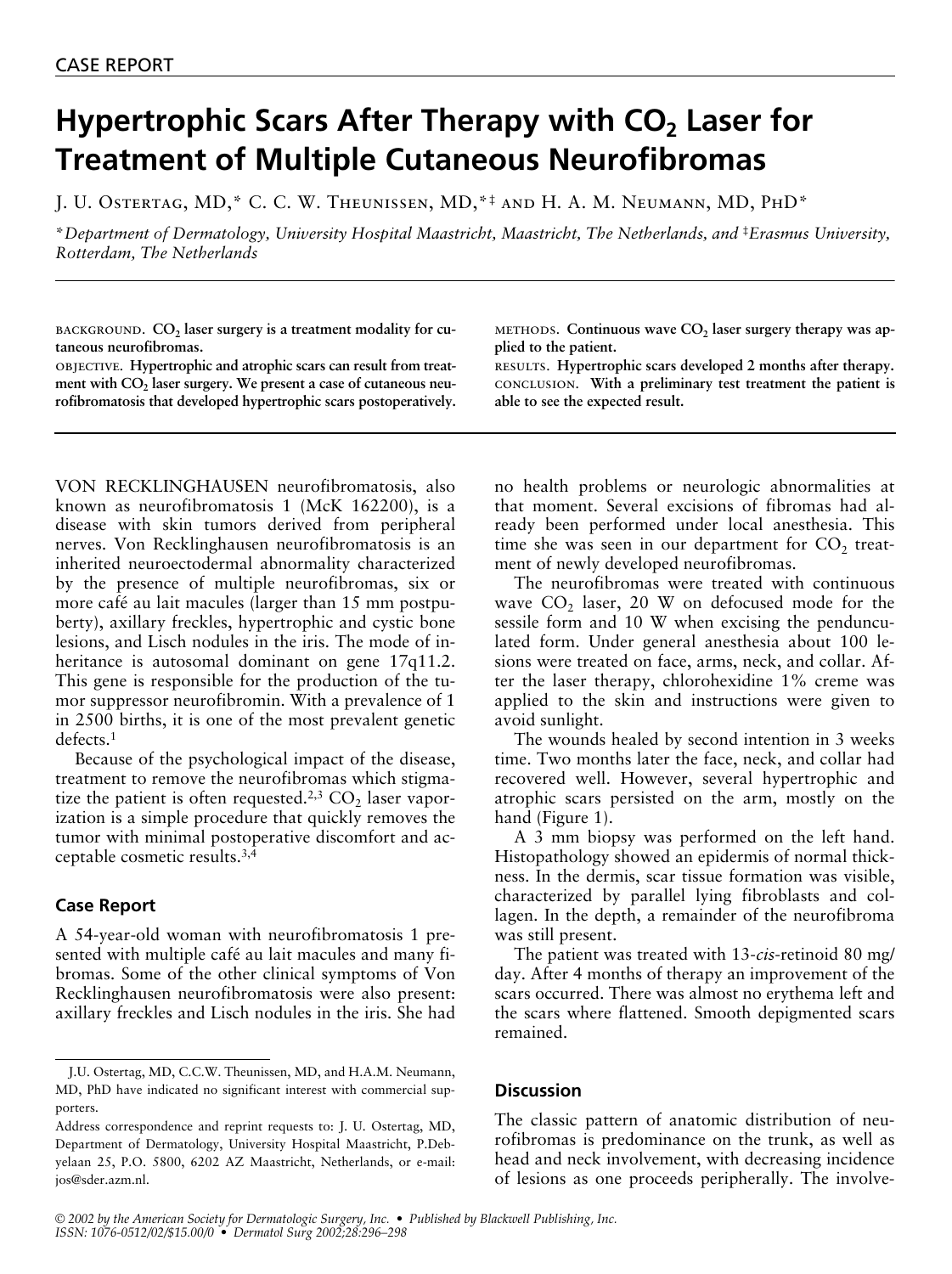

**Figure 1.** Hypertrophic scars 2 months after laser therapy.

ment of the hand, especially the palm, is quite uncommon. Traditional surgical procedures are as variable as the modes of presentation of the disease. Most commonly, repeated excisions of tumor involving the orbit, eyelids, cheeks, ears, lips, nose, and mouth are performed, followed by appropriate reconstruction such as skin graft, rhytidectomy, blepharoplasty, tarsorrhaphy, or fascia sling. Frequently a secondary reconstruction is necessary.<sup>5</sup>

Very small fibromas cannot be treated by conventional surgery, as they usually present in large numbers: the enormous amount of time required makes it impossible to treat all the tumors. By contrast, laser can perform this task quickly and without bleeding, since the coagulating capability of the laser light beam seals blood vessels up to about 0.5 mm in size immediately. For this reason  $CO<sub>2</sub>$  laser has been developed during the last 10–15 years and has become a standard treatment for neurofibromas of the skin.2 Its advantages include high patient satisfaction with rapid, staged removal of thousands of neurofibromas, minimal morbidity, and enhanced appearance. Healing is complete in 6 weeks or less.4

Our patient was in good health and had not reported any previous abnormal scarring or keloid formation even after earlier excisions. In port-wine stains, hypertrophic scars are described after treatment with  $CO<sub>2</sub>$  laser, argon laser, and even with flashlamppumped pulsed dye laser surgery, although treatment is effective in most instances.<sup>6-8</sup>

Hypertrophic scar formation occurring during the first 3–4 months after  $CO<sub>2</sub>$  laser therapy of neurofibromas has been mentioned in the literature.<sup>2</sup> It remains an uncommon complication after  $CO<sub>2</sub>$  laser therapy. In neurofibromas, depigmented, flat, circular, and depressed scars are seen.2,4 Instead of a complication of treatment,  $CO<sub>2</sub>$  laser therapy is frequently suggested as an effective treatment for hypertrophic scars.<sup>9</sup>

Suggested causes for scar formation after treatment are localized infection, trauma within 24 hours, overlap of adjacent test pulses, the location, and higher pulse level.6,7,10 In our case the scars were only present on the underarm and hand. Thermal trauma could be an explanation.11 Another explanation could be the characteristics of the neurofibroma itself. Neurofibromas are complex mixtures of Schwann cells, fibroblasts, perineural cells, vascular endothelium, and mast cells.12 Interactions of these cells during trauma and wound healing might produce scars. In our patient the anatomic site, in combination with the wound depth, was probably the cause of hypertrophic scarring, as she had no problems on the face, neck, and collar after the same treatment. Extremities take significantly longer to heal as compared to the face and there is a greater risk of hypertrophic scar formation.13

Isotretinoin, a synthetic isomer of tretinoin (vitamin A acid), has an anti inflammatory and antineoplastic activity. Tretinoin can induce hypertrophic scar formation. Nonetheless, it seems to work in many cases, an apparent contradiction. In the literature there are indications that retinoids can produce a reduction of fibroblast proliferation and collagen synthesis. Also, topical vitamin A has been shown to be effective in the treatment of hypertrophic scars.10,14 Although there is no evidence, we believe that treatment with 13-*cis*-retinoid might reduce or inhibit further fibroblast proliferation. Our patient responded to the treatment, but it is doubtful whether the effect is due to the drug or to spontaneous resolution of the hypertrophic scar.

The cosmetic disfigurement is the most important issue in the decision to treat cutaneous symptoms of neurofibromatosis. Treating patients with extensive neurofibromas with  $CO<sub>2</sub>$  laser is still the best choice. However, it is strongly advised that a test treatment be performed to judge the effectiveness of the procedure and whether the developed scar is an acceptable trade-off.

## **References**

- 1. Riccardi VM. Neurofibromatosis: phenotype, natural history, and pathogenesis, 2nd ed. Baltimore: Johns Hopkins University Press, 1992.
- 2. Katalinic D. Laser surgery of neurofibromatosis 1. J Clin Laser Med Surg 1992;10:185–92.
- 3. Roenigk RK, Ratz JL.  $CO<sub>2</sub>$  laser treatment of cutaneous neurofibromas. J Dermatol Surg Oncol 1987;13:187–90.
- 4. Becker DW Jr. Use of the carbon dioxide laser in treating multiple cutaneous neurofibromas. Ann Plast Surg 1991;26:582–6.
- 5. Bromley GS, Sherman JE, Goulian D Jr. Neurofibromatosis—distribution of lesions and surgical treatment. Ann Plast Surg 1982;8:272–6.
- 6. Tan OT, Carney JM, Margolis R, et al. The histologic responses of port-wine stains treated by argon, carbon dioxide, and tunable dye laser. Arch Dermatol 1986;122:1016–22.
- 7. Swinehart JM. Hypertrophic scarring resulting from flashlamppumped pulsed dye laser surgery. J Am Acad Dermatol 1991;25: 845–6.